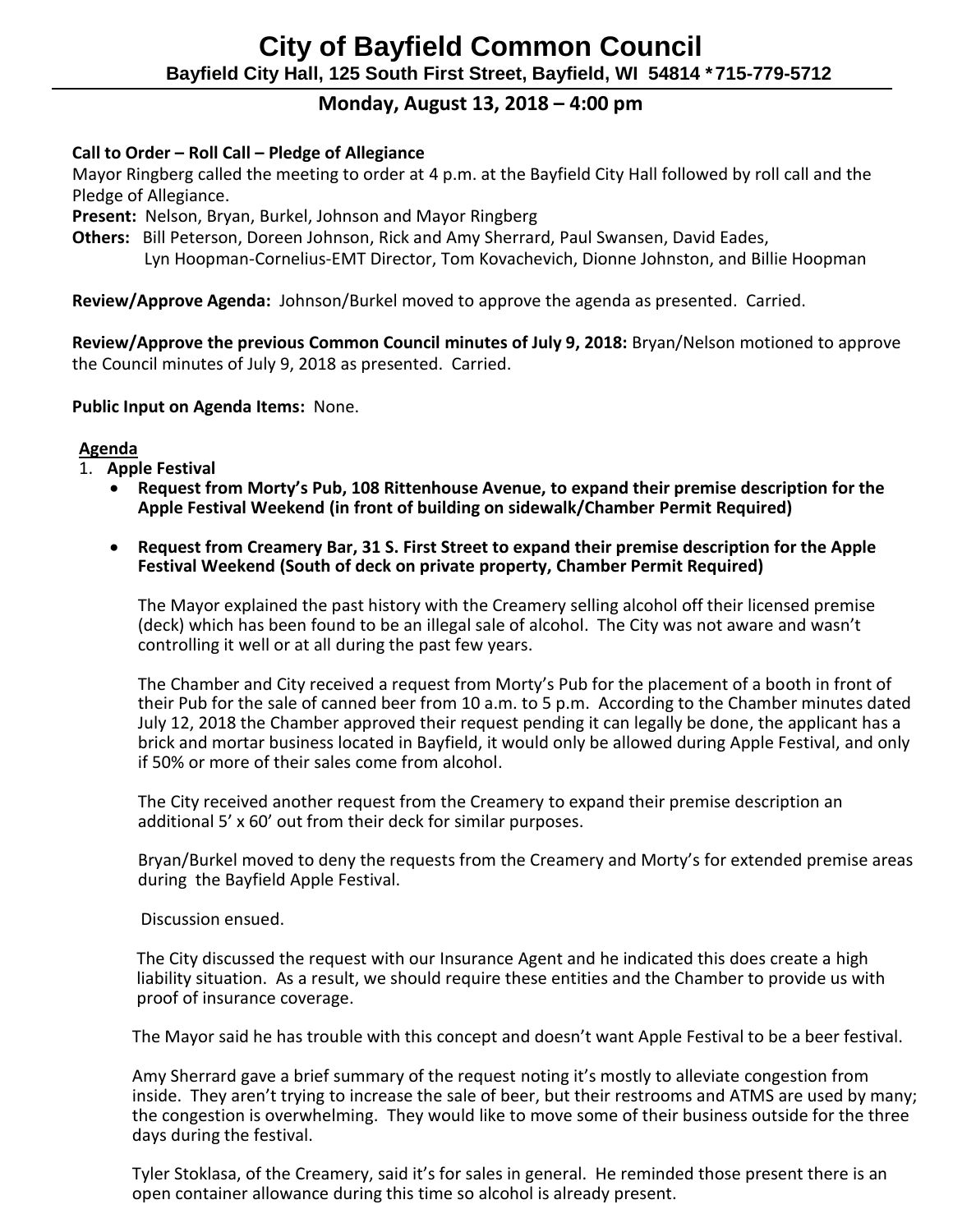Nelson said the open container laws already helps alleviate congestion in the bars. He is not in favor of the request.

Chief Fangman said he's been here for five years now and noted alcohol has not been a significant factor during the Apple Festival Weekend. The evenings tend to lead to more issues.

Hoopman noted the City issues a variety of permits that allow for the sale of beer. It is likely that others may want to add to their premise descriptions for similar purposes during the Apple Festival. She voiced concerns about whether or not it was legal to decide based on the sale of food. According to our agreement with the Chamber, they would decide or control who would get a permit; the City would then have to consider granting them a premise description change or allowance for the permitted area.

 Defining the premise area was discussed. How would a clear and defined area be deliniated to show the licensed premise area? Was a fence or rope really needed?

Motion carried to deny the requests from both Morty's Pub and the Creamery by roll call vote: Nelson-yes, Bryan-No, Johnson-yes, and Burkel-yes.

- **Open Container Rules/Regulations** In reviewing the open container codes, the City was reminded that it is acceptable for a licensed establishment to allow beer and wine to be carried out, but it is not lawful for distilled spirits to be. Hoopman will send a reminder e-mail to those with Comb. Class B licenses reminding them. It was suggested they put up signs near the doors that say "no distilled spirits past this point". Carry in is still allowed. This is State Law (not the City's).
- **Bayfield Chamber and Visitor Bureau Sponsorship**  Informational, no action required.
- 2. **Sidewalk Sale Permit Request – Up North, 124 Rittenhouse Avenue**

Johnson/Burkel moved to approve the sidewalk sale permit allowing the applicant to put up two rectangular racks adjacent to their storefront building as requested for August 18 and 25, 2018. Carried.

#### 3. **Direct Seller's Permit Application: Art Andes**

Nelson/Bryan moved to approve the application from Melanie Ebertz for August 30-September 3, 2018 as presented. Ms. Eberts has requested permission to set up in the parking space adjacent to the sidewalk at 215 Rittenhouse Avenue (Reed Realty). She plans to have a textile demonstration and sale of handwoven weavings from Peru. Carried.

#### 4. **Room Tax Report:**

Informational. Dollars are up, but room numbers are down. The last weekend in June wasn't good. Weather continues to be a factor.

5. **2019 Budget/CIPS:** Expected to be a tough year. Revenues are likely to be flat, but expenses will up.

#### 6. **Project Updates**:

- a. **2018 Swede Hill Project – 6 th Street Paving**: Waiting on Fahrner Asphalt to see if they can do anything to fix the problem area(s).
- b. **Seal Coat/Crack Sealing Project**: This work was supposed to be done this week, but the contractor hasn't committed. The PWD noted we need time to clear the parked cars. He'll continue to work out the details and timing with the contractor.
- c. **Waterfront Walk Turning Point Project: Project Update(s):** Concerns were expressed regarding the project construction; it seems to be moving extremely slow. Hoopman is worried about some grant reporting that is due at the end of the month. PWD Kovachevich indicated a phone conference has been setup for tomorrow morning to discuss. Kovachevich said they are hoping to pour the base Wednesday.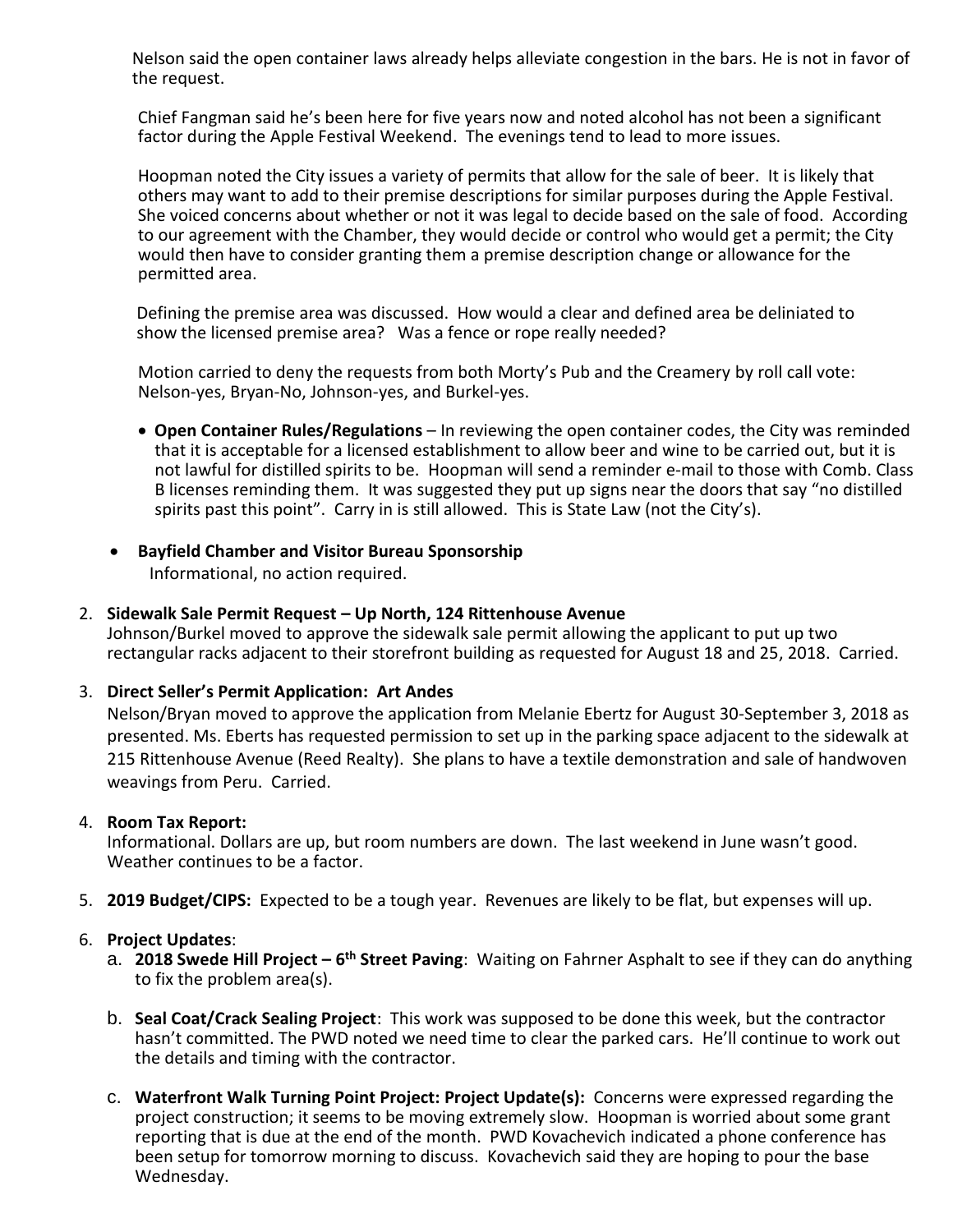- d. **Old Jail – Bayfield Heritage Association: Project Update(s):** The Council was informed the roof has been done replaced. He has not heard of any other projects.
- e. **2018 Comprehensive Plan Update: Project Update(s):** Plan Commissioner's have continued their work sessions and are still hopeful to have the update done by the end of the year.
- f. **Solar Project Funding/Borrowing:** The Council learned the Finance Committee discussed financing for solar at their meeting earlier. They discussed moving forward with a \$50,000 investment into the Xcel's Solar Garden; \$40,000 borrowing, and \$10,000 from the Clean It ~ Green It Program.
- g. **Green Tier Legacy Community Alliance for Health Project:** The Mayor said he has a meeting scheduled with Katya, from the COWS program on September 12, 2018 in Bayfield.
- h. **Pavilion Deck Repair:** The project is officially out for bids. A copy of the bid solicitation was provided to the Council and it was noted the bids are due September 6, 2018.

# 7. **Mayor's Report(s)**

- Best of the Lake The Mayor thanked everyone, especially David Eades, Chamber Director who made this award possible. He noted we were voted the "Best Family Attraction" and "Best One Hour Stop".
- He wrote a letter of support for Bay Area Rural Transit's WI 2018 Statewide Grant Application for FTA Bus and Bus Facilities Infrastructure Investment Program Funding
- There is a Mayor's Meeting he will be attending next week. There is a session on how to find money for your City.

### **Review/Place on File Reports from Committees, Commission & Boards:**

**Ambulance**: Minutes of May 17 and July 19, 2018 **Architectural Review Board:** Minutes of June 25, July 23 and July 30, 2018 **Finance:** Minutes of July 9, 2018 **Fire Department:** Minutes of August 6, 2018 **Harbor:** Minutes of July 16 and August 6, 2018 **Library**: Minutes of June 20 and July 18, 2018 **Parks and Rec**.: Minutes of July 10, 2018 **Planning:** Minutes of July 24, 2018 **Police Department**: July 2018 Report **Public Works**: Minutes of June 8 and August 3, 2018 **Tree Board**: Minutes of April 30, May 29, and July 2, 2018 Burkel/Johnson moved to place the above minutes on file in a block format. Discussion ensued

- The Mayor asked EMS Director Lyn Hoopman-Cornelius how it was going for the EMS this summer. She noted:
	- $\circ$  they have had 58 transports so far, but things have been going smoothly with their summer crew in place. Going forward they may opt to have them in place through Apple Festival.
	- $\circ$  the Red Cliff director has been doing a good job and they have not had to cover many Red Cliff calls.

 $\circ$  they have two candidates in the program at this time, but have lost one (Coast Guard transfer). The Mayor thanked Cornelius for the update and for all of the department's time serving our community.

- The Parks and Recreation Committee is looking to bring in sand to the little kids park area at East Dock Park.
- Bryan noted he is concerned about the growing number of solar panels. He hopes the ARB is taking a hard look at the buildings and encouraging property owners to put up the most appropriate styles in order to maintain the character of our historic housing.

Carried.